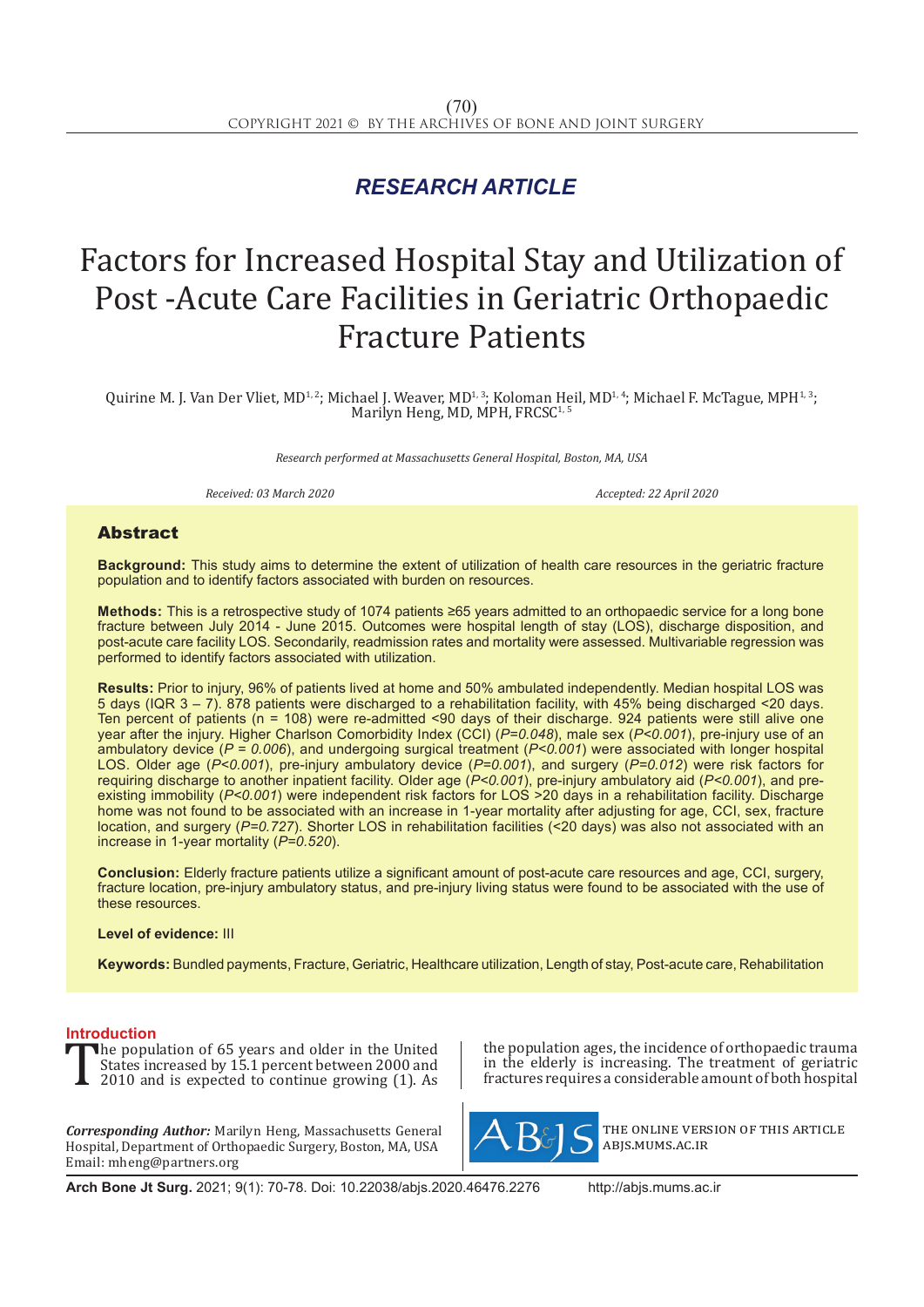and post-acute care resources (2). Accurate appraisal and containment of health care costs is becoming increasingly important as healthcare systems strive to provide high quality patient care with good value (3-5). With the continued evolution of healthcare reform and increased use of bundled payment models, an understanding of the utilization of resources in this group of patients will be beneficial to target opportunities for improvement. To date, there is a paucity of data regarding factors affecting increased use of healthcare resources in geriatric orthopaedic trauma patients.

Presently, the largest experience in orthopaedic surgery with bundled payments is with total joint arthroplasty (TJA). In the most common Medicare Bundled Payments for Care Improvement (BPCI) model, the episode of care is defined as the period including the surgical procedure, the acute hospital admission, and all post-acute care up to 90 days following surgery (6). Healthcare providers in a bundled payment program receive a single payment for each TJA covering the episode of care and are responsible for all related costs during that timeframe (7). There is risk to the providers as they can lose money if total costs during the episode of care exceed the payment amount; however there is the potential for greater reward if they can manage costs more efficiently. By 2018, 90% of Medicare payments will reward value, per the Centers for Medicare & Medicaid Services (CMS), and commercial payers are leaning towards similar reimbursement (8). Since bundled payments directly reward lower cost and better outcomes, it is expected that this model of reimbursement will be expanded to other procedures. In fact, the CMS has finalized the rule regarding the implementation for the Surgical Hip and Femur Fracture Treatment (SHFFT) model that will shift reimbursement for surgery for these fractures to a bundled payment model  $(9)$ .

Post-acute care resources represent a significant portion of healthcare episode costs. Chandra et al. identified spending on post-acute care, comprising long-term hospital care, rehabilitation care, and skilled nursing facility care as the major cause for rising healthcare expenditures for hip fracture care during the period from 1994 to 2004. During this period, the cost of post-acute care for hip fracture doubled in the Medicare population (10).

This study aims to determine the extent of utilization of health care resources in a geriatric fracture population initially admitted to an acute care hospital and to identify

factors associated with either an increased or decreased burden on resources.

#### **Materials and Methods**

We conducted a retrospective review of all patients aged 65 years or older admitted to an orthopaedic service at two urban academic level 1 trauma centers for a long bone or hip/pelvis fracture between July 2014 and June 2015. Institutional Review Board approval was obtained; the requirement for patient informed consent was waived.

Table 1 outlines the AO/OTA Classifications of fractures included in the study. Patients with pathologic fractures were excluded. The primary outcome measures of resource utilization were defined as hospital length of stay (LOS), hospital discharge disposition, and LOS at a post-acute care facility. As secondary outcomes, readmission within 90 days after discharge and 30-day and 1-year mortality were assessed.

Data on all eligible patients were extracted from medical records. Collected data included age at presentation, gender, Charlson Comorbidity Index (CCI), Injury Severity Score (ISS), American Society of Anesthesiologists (ASA) grade, service of admission, Intensive Care Unit (ICU) stay, mechanism of injury, fracture location, fracture treatment, pre-injury living status, pre-injury ambulatory status, concomitant cerebral injury, albumin, hemoglobin, and creatinine levels at admission. For all patients discharged to a rehabilitation facility, information on LOS at the facility, discharge disposition, and readmission to a hospital, was requested from this facility.

Continuous variables were presented as medians with interquartile ranges (IQR) and categorical variables as frequencies with percentages. The Shapiro-Wilk test was performed to determine if continuous variables were normally distributed. Correlations between the continuous outcome and explanatory variables were analyzed using the Mann-Whitney-U, Kruskal-Wallis, and Spearman's rank test, as appropriate. For dichotomous outcome measures the χ2 and Mann-Whitney-U tests were used. We applied multiple chained imputation (forty times) to estimate missing values for variables with missing values. With multiple imputation, the dataset is recreated multiple times and plausible values for the missing values are estimated based on the remaining variables accounting for uncertainty. To identify factors independently associated with greater utilization, multivariable linear and logistic regression

| <b>Table 1. Included Fracture Types</b> |                                   |                                           |  |
|-----------------------------------------|-----------------------------------|-------------------------------------------|--|
| <b>Variable</b>                         | <b>AO/OTA Classification code</b> | <b>Anatomical Location</b>                |  |
| Upper Extremity Fracture                | 11, 12, 13, 13, 22, 23            | Humerus, Forearm                          |  |
| Pelvis Fracture                         | 62,61                             | Pelvis, Acetabulum                        |  |
| Hip Fracture                            | 31                                | Proximal Femur                            |  |
| Lower Extremity Fracture                | 32, 33, 41, 42, 43, 44            | Femoral Shaft, Distal Femur, Tibia, Ankle |  |

AO = Arbeitsgemeinschaft für Osteostynthesefragen; OTA = Orthopaedic Trauma Association.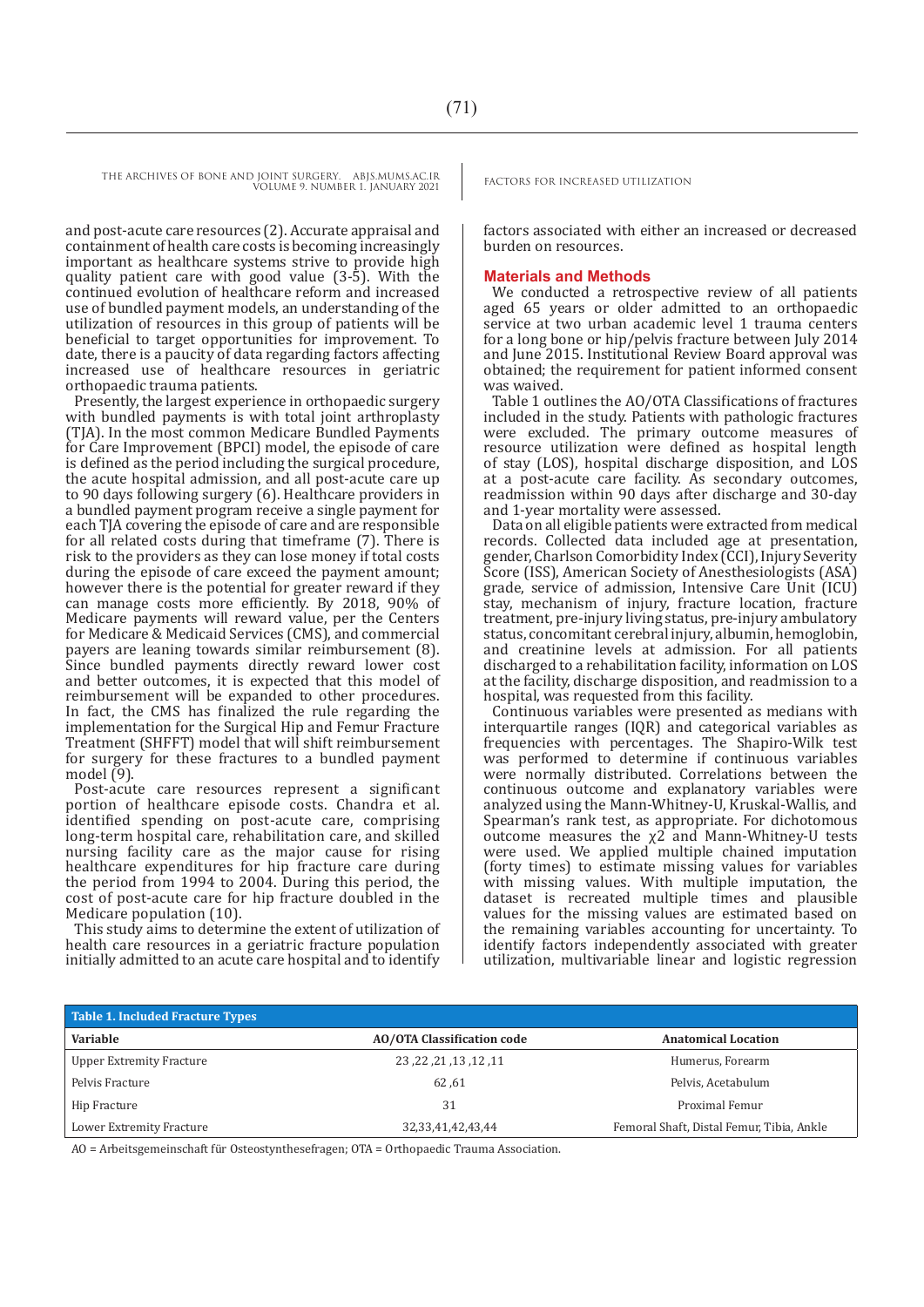analyses were conducted using explanatory values with *P <0.10* in bivariate analysis. The relationships between the use of resources and mortality were adjusted for age at presentation, CCI, sex, fracture location, and surgery. All analyses were performed using STATA version 13 (StataCorp); 2-sided *P <0.05* was considered statistically significant.

#### **Results**

During the 1 year study period, 1074 geriatric patients with non-pathological fractures from Table 1 were admitted to the orthopaedic services of our hospitals. The median age of the cohort was 81 years (IQR 73 – 88) and 73% were female [Table 2]. Most patients had sustained a fracture secondary to an injury of low energy mechanism (920/1074, 86%). Figure 1 illustrates that the greatest portion of fracture types was hip fractures – 43%. Seventy-five percent (803/1074) of patients underwent surgery for their fracture while the rest were treated non-operatively. Prior to their fracture and hospital admission, a clear majority of patients were living in the community (1034/1074, 96%), half of all patients were independently mobile (532/1074, 50%), 46% required the use of an ambulatory assistive device (493/1074), and 4% of patients were immobile/ wheelchair dependent (48/1074).

The median LOS in hospital for our cohort was 5 days (IQR 3 – 7). Eight percent of patients were admitted to the ICU  $(89/1074)$  and their median number of ICU

| Table 2. Baseline Characteristics (n = 1074) |                |                |  |
|----------------------------------------------|----------------|----------------|--|
|                                              | Median         | <b>IQR</b>     |  |
| Age at presentation (years)                  | 81             | $73 - 88$      |  |
| <b>Charlson Comorbidity Index</b>            | 1              | $0 - 2$        |  |
| <b>Injury Severity Score*</b>                | 9              | $9 - 9$        |  |
|                                              | n              | $\frac{0}{0}$  |  |
| Male sex                                     | 293            | 27             |  |
| <b>ASA Score</b>                             |                |                |  |
| 1                                            | $\overline{2}$ | $\Omega$       |  |
| $\overline{2}$                               | 263            | 24             |  |
| 3                                            | 498            | 46             |  |
| $\overline{4}$                               | 40             | $\overline{4}$ |  |
| <b>Mechanism of injury</b>                   |                |                |  |
| Low energy                                   | 920            | 86             |  |
| High energy                                  | 108            | 10             |  |
| <b>Fracture location</b>                     |                |                |  |
| Hip fracture                                 | 459            | 43             |  |
| Lower extremity fracture                     | 251            | 23             |  |
| Upper extremity fracture                     | 126            | 12             |  |
| Pelvic fracture                              | 95             | 9              |  |
| Multiple fractures                           | 143            | 13             |  |

| <b>Table 2. Continued</b>       |      |                |
|---------------------------------|------|----------------|
| <b>Pre-injury living status</b> |      |                |
| Home                            | 1034 | 96             |
| Not home                        | 39   | $\overline{4}$ |
| Pre-injury ambulatory status    |      |                |
| Independent                     | 532  | 50             |
| Using device                    | 493  | 46             |
| Immobile                        | 48   | $\overline{4}$ |
| Cerebral injury                 |      |                |
| Yes                             | 36   | 3              |
| No                              | 1038 | 97             |
| Surgery                         |      |                |
| Yes                             | 803  | 75             |
| No                              | 270  | 25             |
| Hemoglobin                      |      |                |
| $\leq$ 12 g/dL                  | 551  | 51             |
| $>12$ g/dL                      | 512  | 48             |
| Creatinine                      |      |                |
| $\leq 1.5$ mg/dL                | 932  | 87             |
| $>1.5$ mg/dL                    | 132  | 12             |
| <b>Albumin</b>                  |      |                |
| ≤3.5 $g/dL$                     | 166  | 15             |
| $>3.5$ g/dL                     | 388  | 36             |

\*Injury Severity Score (ISS) available for 314 patients (29%).

IQR = interquartile range; n = number; ASA = American Society of Anesthesiologists.

days was 4 (IQR  $3 - 7$ ). Only 16% of patients could be discharged to a home environment [Table 3; Figure 2a]. The in-hospital mortality rate was 2% (22/1074). Thus, 878 patients were discharged to a rehabilitation facility (acute rehabilitation or subacute rehabilitation/skilled nursing facility).

### **Fracture Locations (n = 1074)**



**Figure 1. Fracture locations.**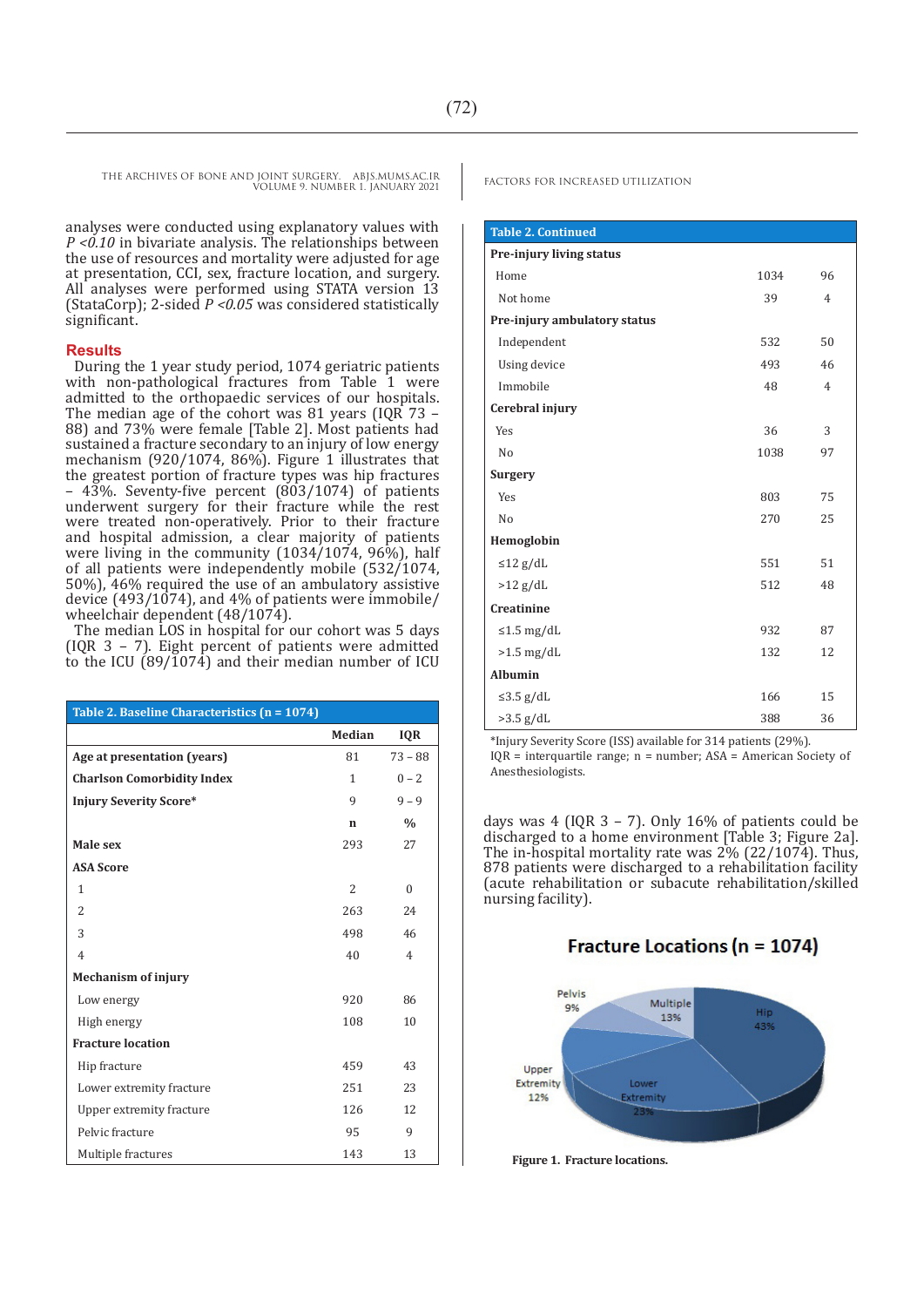The median LOS in a rehabilitation facility was 19 days (IQR 13 – 33). Patients were discharged to a total of 207 different rehabilitation facilities and we obtained the discharge disposition from the rehabilitation facilities for 754 patients (86%); 60% of patients were discharged home, 14% were transitioned to a long-term care facility, 8% ended up back in an acute care hospital, 4% deceased prior to discharge, and disposition for  $14\%$  was unknown [Table 3; Figure 2b].

Intermediate outcomes revealed that 10% of patients (108/1052) were re-admitted to an acute care hospital

| <b>Table 3. Outcomes</b>                                                              |                |               |
|---------------------------------------------------------------------------------------|----------------|---------------|
|                                                                                       | <b>Median</b>  | <b>IQR</b>    |
| Hospital LOS (days) $(n = 1074)$                                                      | 5              | $3 - 7$       |
| ICU LOS for patients admitted to ICU<br>(days) $(n = 89)$                             | $\overline{4}$ | $3 - 5$       |
| Rehabilitation LOS for patients admitted<br>to rehabilitation facility ( $n = 764$ )* | 19             | $13 - 33$     |
|                                                                                       | n              | $\frac{0}{0}$ |
| <b>ICU</b> admission                                                                  |                |               |
| Yes                                                                                   | 89             | 8             |
| N <sub>0</sub>                                                                        | 985            | 92            |
| Hospital discharge disposition                                                        |                |               |
| Home                                                                                  | 168            | 16            |
| Rehabilitation facility                                                               | 878            | 82            |
| Subacute rehabilitation                                                               | 664            | 62            |
| Acute rehabilitation                                                                  | 214            | 20            |
| Hospital                                                                              | 6              | 1             |
| Deceased                                                                              | 22             | $\mathcal{L}$ |
| Rehabilitation discharge disposition                                                  |                |               |
| Home                                                                                  | 526            | 60            |
| Subacute care                                                                         | 121            | 14            |
| Hospital                                                                              | 71             | 8             |



**Figure 2. a) Hospital discharge disposition, b) Rehabilitation discharge disposition.** 

within 90 days of their discharge. 30-day mortality for the cohort was 4% (48/1074); mortality at 1 year post fracture was 14% (150/1074).

We analyzed our primary utilization outcomes as hospital LOS in days, hospital discharge home or to another facility, and rehabilitation LOS less than 20 days versus 20 or more days. In a multivariable regression analysis [Table 4], independent risk factors for longer hospital LOS were a higher CCI (*P=0.048*), male sex (*P<0.001*), the use of an ambulatory assistive device prior to injury (*P=0.006*), and undergoing surgical treatment

| <b>Table 3. Continued</b>               |      |                |
|-----------------------------------------|------|----------------|
| Deceased                                | 36   | $\overline{4}$ |
| Unknown                                 | 124  | 14             |
| <b>Rehabilitation LOS</b>               |      |                |
| $<$ 20 days                             | 398  | 45             |
| $\geq$ 20                               | 392  | 45             |
| Unknown                                 | 88   | 10             |
| Hospital readmission <90 days           |      |                |
| <b>Yes</b>                              | 108  | 10             |
| No                                      | 944  | 88             |
| N/A (deceased during initial admission) | 22   | $\overline{c}$ |
| 30-day mortality                        |      |                |
| Deceased                                | 48   | $\overline{4}$ |
| <b>Alive</b>                            | 1026 | 96             |
| 1-year mortality                        |      |                |
| Deceased                                | 150  | 14             |
| <b>Alive</b>                            | 924  | 86             |

\*Rehabilitation LOS available for 764 patients admitted to rehabilitation facility (87%), categorized rehabilitation LOS for 790 (90%).

IQR = interquartile range; LOS = length of stay; ICU = intensive care unit;  $n = number$ ;  $N/A = not applicable$ .



#### **Rehabilitation Discharge Disposition**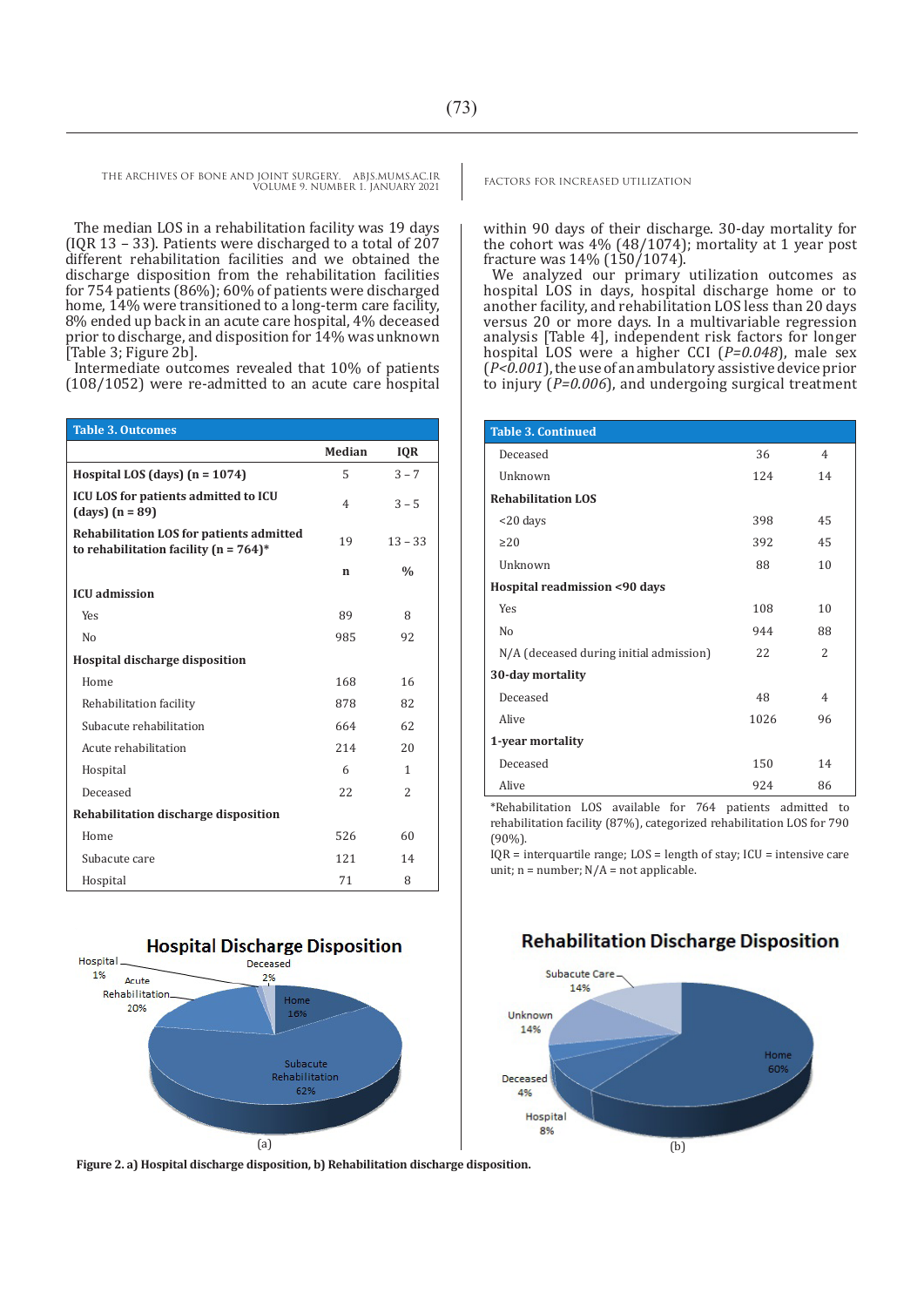FACTORS FOR INCREASED UTILIZATION THE ARCHIVES OF BONE AND JOINT SURGERY. ABJS.MUMS.AC.IR VOLUME 9. NUMBER 1. JANUARY 2021

| Table 4. Multivariable regression analyses for primary outcomes |                               |                         |            |
|-----------------------------------------------------------------|-------------------------------|-------------------------|------------|
|                                                                 | <b>Regression coefficient</b> | 95% confidence interval | $p$ -value |
| Hospital LOS ( $n = 1074$ )                                     |                               |                         |            |
| Age at presentation                                             | 0.02                          | $-0.01 - 0.05$          | 0.223      |
| Charlson Comorbidity Index                                      | 0.15                          | $0.00 - 0.30$           | 0.048      |
| Male sex                                                        | 1.09                          | $0.49 - 1.68$           | < 0.001    |
| Low energy trauma                                               | $-1.66$                       | $-2.61 - -0.71$         | 0.001      |
| Fracture location                                               |                               |                         |            |
| Hip                                                             |                               | reference value         |            |
| Lower extremity                                                 | $-0.16$                       | $-0.83 - 0.51$          | 0.664      |
| Upper extremity                                                 | $-1.49$                       | $-2.36 - -0.62$         | 0.001      |
| Pelvis                                                          | $-0.01$                       | $-1.09 - 1.06$          | 0.983      |
| Multiple                                                        | 0.69                          | $-0.20 - 1.58$          | 0.128      |
| Pre-injury ambulatory status                                    |                               |                         |            |
| Independent                                                     |                               | reference value         |            |
| Using device                                                    | 0.77                          | $0.22 - 1.32$           | 0.006      |
| Immobile                                                        | 0.50                          | $-0.76 - 1.75$          | 0.436      |
| Surgery                                                         | 2.01                          | $1.32 - 2.69$           | < 0.001    |
| Hemoglobin $\leq 12$ g/dL                                       | 0.42                          | $-0.11 - 0.95$          | 0.124      |
| Creatinine $\leq 1.5$ mg/dL                                     | $-0.47$                       | $-1.31 - 0.36$          | 0.264      |
|                                                                 | Odds ratio                    | 95% confidence interval | P-value    |
| Hospital discharge to home $(n = 1052)$                         |                               |                         |            |
| Age at presentation                                             | 0.91                          | $0.89 - 0.93$           | < 0.001    |
| Charlson Comorbidity Index                                      | 0.98                          | $0.86 - 1.11$           | 0.729      |
| Low energy trauma                                               | 0.80                          | $0.44 - 1.45$           | 0.454      |
| Fracture location                                               |                               |                         |            |
| Hip                                                             | reference value               |                         |            |
| Lower extremity                                                 | 1.68                          | $0.97 - 2.89$           | 0.064      |
| Upper extremity                                                 | 10.19                         | $5.71 - 18.18$          | < 0.001    |
| Pelvis                                                          | 1.77                          | $0.79 - 3.96$           | 0.169      |
| Multiple                                                        | 0.87                          | $0.40 - 1.86$           | 0.717      |
| Pre-injury ambulatory status                                    |                               |                         |            |
| Independent                                                     |                               | reference value         |            |
| Using device                                                    | 0.45                          | $0.28 - 0.72$           | 0.001      |
| Immobile                                                        | 1.45                          | $0.58 - 3.65$           | 0.430      |
| Surgery                                                         | 0.54                          | $0.33 - 0.87$           | 0.012      |
| Hemoglobin ≤12 g/dL                                             | 0.67                          | $0.43 - 1.02$           | 0.062      |
| Creatinine $\leq 1.5$ mg/dL                                     | 1.60                          | $0.69 - 3.70$           | 0.274      |
| Rehab LOS <20 days $(n = 790)$                                  |                               |                         |            |
| Age at presentation                                             | 0.96                          | $0.95 - 0.98$           | < 0.001    |
| Charlson Comorbidity Index                                      | 1.00                          | $0.92 - 1.09$           | >0.999     |
| Male sex                                                        | 1.27                          | $0.91 - 1.77$           | 0.166      |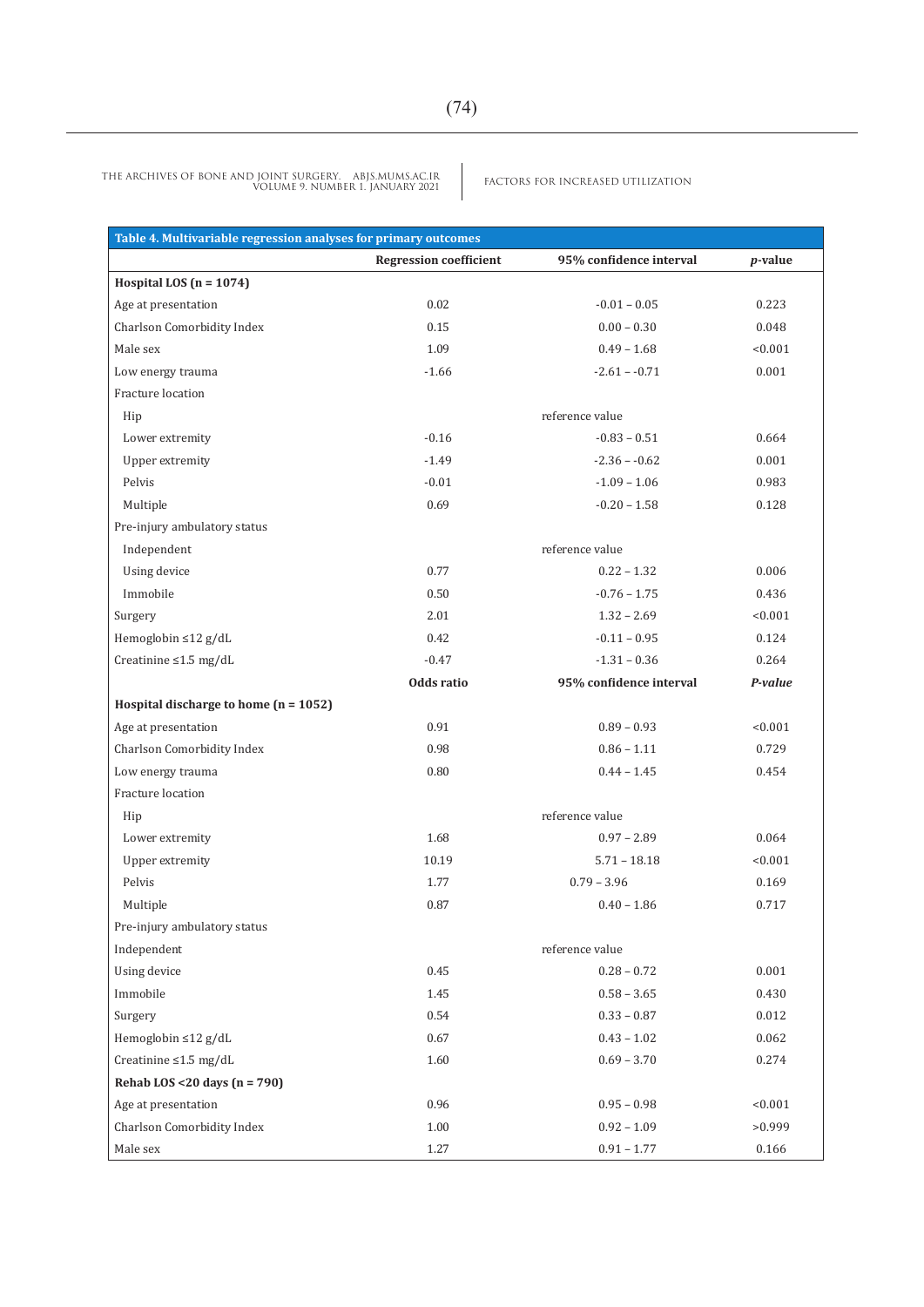VOLUME 9. NUMBER 1. JANUARY 2021

| <b>Table 4. Continued</b>    |                 |               |         |
|------------------------------|-----------------|---------------|---------|
| Pre-injury living status     |                 |               |         |
| Home                         | reference value |               |         |
| Not home                     | 0.47            | $0.19 - 1.15$ | 0.099   |
| Pre-injury ambulatory status |                 |               |         |
| Independent                  | reference value |               |         |
| Using device                 | 0.54            | $0.40 - 0.74$ | < 0.001 |
| Immobile                     | 0.16            | $0.06 - 0.44$ | < 0.001 |

LOS = length of stay.

| Table 5. Multivariable regression analyses for intermediate outcomes. |            |                         |         |
|-----------------------------------------------------------------------|------------|-------------------------|---------|
|                                                                       | Odds ratio | 95% confidence interval | P-value |
| 30-day mortality                                                      |            |                         |         |
| Hospital LOS                                                          | 1.07       | $1.01 - 1.12$           | 0.012   |
| Hospital discharge to home                                            | 1.59       | $0.44 - 5.77$           | 0.480   |
| Rehab LOS <20 days                                                    |            | omitted                 |         |
| 1-year mortality                                                      |            |                         |         |
| Hospital LOS                                                          | 1.05       | $1.01 - 1.09$           | 0.006   |
| Hospital discharge to home                                            | 0.87       | $0.40 - 1.89$           | 0.727   |
| Rehab LOS <20 days                                                    | 1.17       | $0.73 - 1.86$           | 0.520   |
| <b>Readmission &lt;90 days</b>                                        |            |                         |         |
| Hospital LOS                                                          | 1.02       | $0.97 - 1.06$           | 0.500   |
| Hospital discharge to home                                            | 0.40       | $0.18 - 0.89$           | 0.025   |
| Rehab LOS <20 days                                                    | 1.10       | $0.70 - 1.71$           | 0.688   |

All analyses adjusted for age at presentation, Charlson Comorbidity Index, sex, fracture location, surgery. LOS = length of stay.

(*P<0.001*). Low energy mechanism of injury (*P=0.001*), and having a fracture of the upper extremity (*P=0.001*) were associated with shorter LOS in hospital. An upper extremity fracture was the one factor associated with an increased odds ratio (OR) of being discharged home (OR 10.2, 95%CI 5.7-18.2, *P<0.001*), whereas older age (*P<0.001*), pre-injury use of an ambulatory assistive device (*P=0.001*), and having surgery (*P=0.012*) were risk factors for requiring discharge to another inpatient facility.

In the 790 patients (90%) for whom we could obtain rehabilitation length of stay data, older age (*P<0.001*), pre-existing use of an ambulatory aid (*P<0.001*), and preexisting level of immobility (*P<0.001*) were independent risk factors for LOS in a rehabilitation facility greater than 20 days.

To investigate whether utilization of resources had an impact on secondary outcomes of readmission and mortality, we also analyzed our utilization outcomes as predictors [Table 5]. In those analyses, we adjusted for age, CCI, sex, fracture location, and surgery. Hospital discharge to home was independently associated with a decreased odds ratio of readmission (OR 0.4, 95%CI 0.2 – 0.9, *P=0.025*). Longer hospital LOS was identified as an independent risk factor for both 30-day and 1-year mortality (*P=0.012*, *P=0.006* respectively), but was not associated with increased odds for readmission (*P=0.500*). Discharge to home from hospital was not associated with an increase in 1-year mortality (*P=0.727*). Shorter LOS in rehabilitation facilities (less than 20 days) was also not associated with an increase in 1-year mortality (*P=0.520*) nor readmission to an acute care facility (*P=0.688*).

#### **Discussion**

The shift in healthcare payment models from feefor-service to bundled payments necessitates an understanding of resource utilization to set targets for improvement in efficiency and costs. Our study demonstrates that high use of post-acute care hospital resources occurs in our geriatric fracture population aged 65 and older who require hospital admission. This was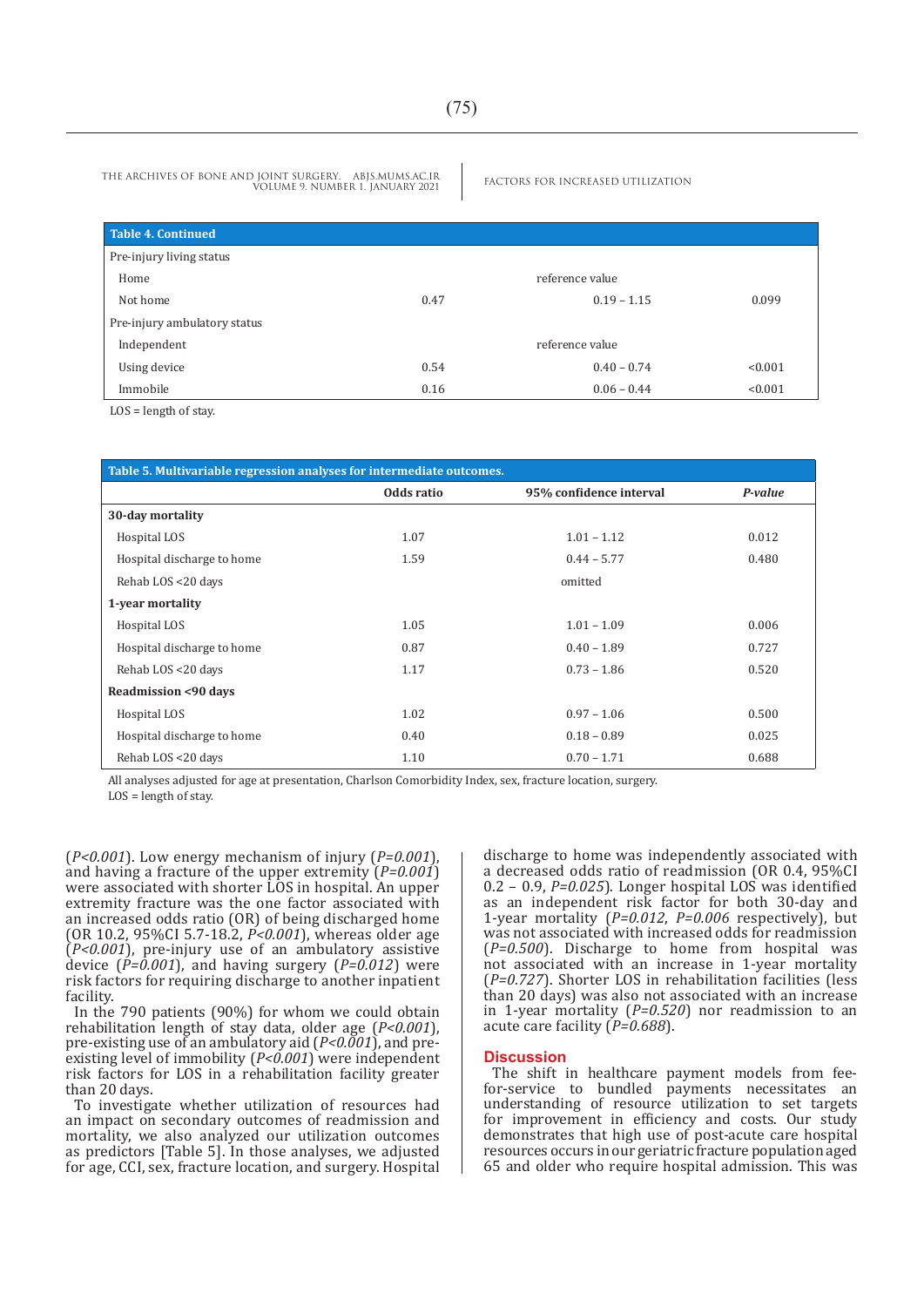despite 96% of patients coming from a living situation within the community. Ultimately, 22% of our cohort were known not to have returned to the community after their fracture (14% entered a long-term care facility and 8% ended up back in an acute care hospital; we were unable to ascertain the ultimate disposition in 14% of patients so even these numbers may be underestimates). This information is useful even simply for having conversations with patients and their families regarding expectations for recovery. Most patients, 82%, were discharged from the acute care hospital to a rehabilitation facility. In our system, most of these patients go to a skilled nursing facility (SNF) as opposed to an inpatient rehabilitation facility (IRF), 62% vs 20%. This is comparable to a national Medicare sample of patients with hip fractures treated with hemiarthroplasty or total hip arthroplasty that demonstrated discharge rates to SNF and IRF from 77.5% to 86.9% (11).

Our LOS in the acute care hospital (median 5 days) and in rehabilitation facilities (median 19 days) are comparable to previously published reports in similar samples. Harada et al. examined a sample from the 1995 Medicare Provider Analysis and Review (PAR) File to investigate different patterns for physical therapy use for hospitalized hip fracture patients and found acute hospital median lengths of stay from 5 to 7 days and median SNF LOS from 15 to 28 days among groups receiving different types of physical therapy (12). Recently, Nichols et al. observed median hospital LOS of 5 days for arthroplasty-treated hip fracture patients without major complications or comorbidity (i.e. diagnosis-related group (DRG) 470), and 8 days for those with major complications or comorbidity (DRG 469). Their rehabilitation LOS were 22 to 26 days for SNF and 11 to 25 days for IRF (11). Interestingly, our cohort was found to have a lower rate of readmission back to acute hospital within 90 days of discharge (10%) compared to the Nichols' et al. cohort (14-26%). This finding may be explained by the slight differences in cohort since ours included all geriatric major fractures and Nichols' et al. were only examining hip fracture patients. Additionally, our study was limited in not having complete Medicare billing data; we could only ascertain readmissions that were either readmissions to our hospital network or reported to us by patients/caregivers/rehab facilities, potentially leading to an underestimation of the readmission rate.

Our analyses establish associated risk factors for higher utilization of healthcare resources. Patients who sustained upper extremity fractures were more likely to be discharged home, whereas older patients and those who used an assistive ambulatory device prior to injury were more often discharged elsewhere. Similarly, Salar et al. identified younger age and no use of walking aids to be independent variables associated with a higher likelihood of direct home discharge.13 Lower energy trauma and fractures of the upper extremity were associated with decreased LOS in hospital. Looking specifically at the DRG 536 for fracture of the hip and pelvis, Samuel et al. have highlighted that not all fractures are equal and that there are significant differences in resource utilization

such as acute hospital LOS between low energy nonoperative pelvic fractures and hip fractures compared to presumably high energy operative pelvic fractures (14). In our study, male sex, higher Charlson Comorbidity Index, prior use of an ambulatory aid, and undergoing surgery were factors associated with increased LOS in hospital. Using the ASA score, Garcia et al. found comorbidities to increase hospital LOS too (15). Having surgery was the strongest factor associated with LOS identified in our study, with a mean increase in hospital LOS by 2 days. Lübbeke and colleagues found surgical treatment to be also associated with increased utilization of rehabilitation care in a study on upper extremity fractures in the elderly (16). Time required for pre-operative investigation and clearance, waiting time for OR availability, and the actual day used to complete the surgery likely explain some of the difference; however, one should not discount these time periods from being areas to target efficiency. Strategies from elective surgeries such as total joint arthroplasty and general surgery laparoscopic procedures should be investigated for applicability to the geriatric fracture surgery population. Enhanced Recovery After Surgery (ERAS) programs, developed to prepare patients for surgery and decrease duration of recovery, have shown to decrease LOS after hip and knee arthroplasties (17-19). Tessier et al. demonstrated that clearly defined care pathways in total joint arthroplasty surgery promote better discharge disposition and lower cost (20). Elements of a care pathway that can be applied to the geriatric fracture population include early case management evaluation on hospital day 1 as opposed to after surgery and prognostication for discharge disposition based on factors that we have identified in this study (age, lower extremity versus upper extremity fracture, prior use of an ambulatory aid, energy of trauma, and need for surgery). Another example would be to hire a dedicated mid-level provider who interacts with patients and caregivers pre-, peri-, and post-op, and after discharge to liaise with patients/caregivers and post-discharge providers at SNF or homecare.

For our regression analysis of factors associated with rehab LOS, we selected 20 days in rehab as our dichotomous variable cut-off because 20 days in rehab is the Medicare limit after which patients admitted to a SNF must start to pay a co-pay  $(\$164.50 \text{ in } 2017)$  (21). The CMS rules for IRF stays are different (Medicare covers all costs up to 60 days); however, the majority of our patients went to a SNF (22). We did not find a relationship between LOS at a rehabilitation facility and mortality and readmission. This finding may be beneficial in attempts to safely reduce (expensive) post-discharge utilization of resources. We did adjust this analysis for age at presentation, comorbidity, sex, fracture location, and surgery. However, there may be other factors associated with survival in this population as well and we do not have data regarding patients' mobility or progress with physical therapy programs. We were not able to find literature with which to compare our results. Therefore, we would like to emphasize the need for more research in this field.

Interestingly, we found that our 878 patients discharged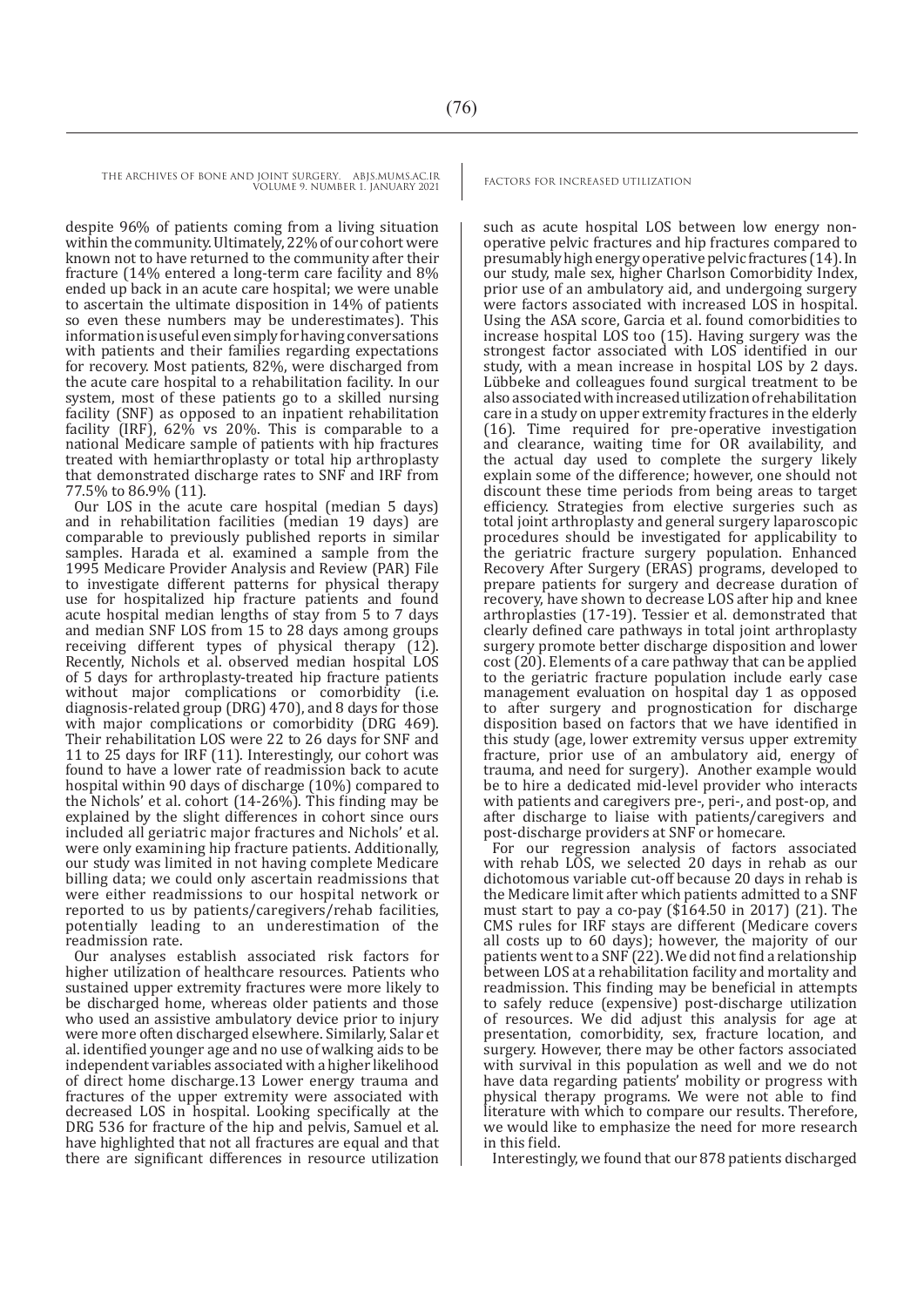to a rehabilitation facility were admitted to a total of 207 different post-acute care facilities during this 1-year period. This seems to be an exceedingly high number – a 2014 study of post-acute referral patterns using 2008 Medicare PAR claims calculated the mean postacute care network size for U.S. hospitals at 37.5 SNFs (23). This finding itself can be identified as a target for improvement, particularly for our institutions but also recognizing that the mean U.S. size of 37.5 SNFs is still a large amount of post-discharge providers to interact with. It is our hypothesis that acute care hospitals with a smaller network of post-acute facilities potentially may find it easier to liaise and interact with post-acute providers to influence efficient and better quality care. Being knowledgeable about their post-acute network and developing a strategy for liaison with post-acute care is expected to be a key pre-requisite for care transformation for surgeons and acute care providers treating geriatric fracture patients (24).

Our study is limited as a retrospective review in a single urban area. This limited our ability to retrieve complete data regarding patients in the post-acute care phase. However, we obtained complete information on 86% of our cohort by directly calling SNFs and IRFs for LOS, readmission, and discharge disposition data. Furthermore, we had few missing data of our explanatory variables and accounted for that using multiple imputation.

Study strengths include our large sample and that our data is relatively recent, including only patients admitted between 2014 and 2015. Also, we could assess the preinjury patient living status and ambulatory status. This is beneficial as most studies use administrative data and focus on medical and demographic factors only.

The use of post-acute care inpatient facilities contributes significantly to the total cost of a care

episode. We demonstrated that elderly orthopaedic fracture patients utilize a significant amount of postacute care resources and that age, energy of trauma, fracture location, pre-injury ambulatory status, and undergoing surgery are associated with the use of these resources. Early identification of patients at risk for increased use of resources may be useful to accurately anticipate patients' needs and to set expectations regarding discharge disposition and LOS. Further, this data can be used to help properly risk stratify patients when developing bundled payment plans. Longer LOS in a post-acute care facility was not found to be associated with a difference in mortality at 1 year from injury. This finding is encouraging as it suggests that efforts to reduce post-discharge utilization of acute care resources is likely not detrimental to survival and readmission.

*Disclosures:* The authors report no conflict of interest concerning the materials or methods used in this study or the findings specified in this paper.

Quirine M. J. Van Der Vliet MD<sup>1, 2</sup> Michael I. Weaver  $MD^{1,3}$ Koloman Heil MD<sup>1,4</sup> Michael F. McTague MPH<sup>1,3</sup> Marilyn Heng MD MPH FRCSC<sup>1,5</sup> 1 Harvard Medical School Orthopedic Trauma Initiative, Boston, MA, USA 2 University Medical Center Utrecht, Utrecht, Netherlands Brigham and Women's Hospital, Department of Orthopedic Surgery, Boston, MA, USA 4 Paracelsus Medical University, Salzburg, Austria

5 Massachusetts General Hospital, Department of Orthopaedic Surgery, Boston, MA, USA

#### **References**

- 1. U.S. Census Bureau. The Older Population: 2010. [Internet]. [Place unknown]: 2010 Census Briefs; Nov 2011 [cited 2017 Jul 5]. Available from: https://www. census.gov/newsroom/releases/archives/2010\_ census/cb11-cn192.html
- 2. Centers for Disease Control and Prevention. Incidence and costs to Medicare of fractures among Medicare beneficiaries aged> or= 65 years--United States, July 1991-June 1992. MMWR: Morbidity and mortality weekly report. 1996; 45(41):877-83.
- 3. Porter ME. A strategy for health care reform toward a value-based system. N Engl J Med. 2009; 361(2):109-12.
- 4. Porter ME, Lee TH. The Strategy That Will Fix Health Care. Harv Bus Rev 2013: 91(10) 50–70.
- 5. Lee VS, Kawamoto K, Hess R, Park C, Young J, Hunter C, et al. Implementation of a Value-Driven Outcomes Program to Identify High Variability in Clinical Costs

and Outcomes and Association With Reduced Cost and Improved Quality. JAMA. 2016; 316(10): 1061-72.

- 6. Centers for Medicare & Medicaid Services. Bundled payments for care improvement (BPCI) initiative: General Information. [Internet]. [Place unknown]: 2014 [updated 31 Jan  $\overline{20}$ , cited  $\overline{2017}$  Jul 5]. Available from: http://innovation.cms.gov/initiatives/bundledpayments/
- 7. Alternative Payment Model Framework and Progress Tracking (APM FPT) Work Group. Alternative Payment Model (APM) Framework. [Internet]. [Place unknown]: 12 Jan 2016. [cited 2017 Jul 5]. Available from: https:// hcp-lan.org/workproducts/apm-whitepaper.pdf
- 8. Porter ME, Lee TH. From Volume to Value in Health Care. JAMA. 2016;316(10):1047.
- 9. Centers for Medicare & Medicaid Services. Surgical Hip and Femur Fracture Treatment (SHFFT) Model | Center for Medicare & amp; Medicaid Innovation [Internet].